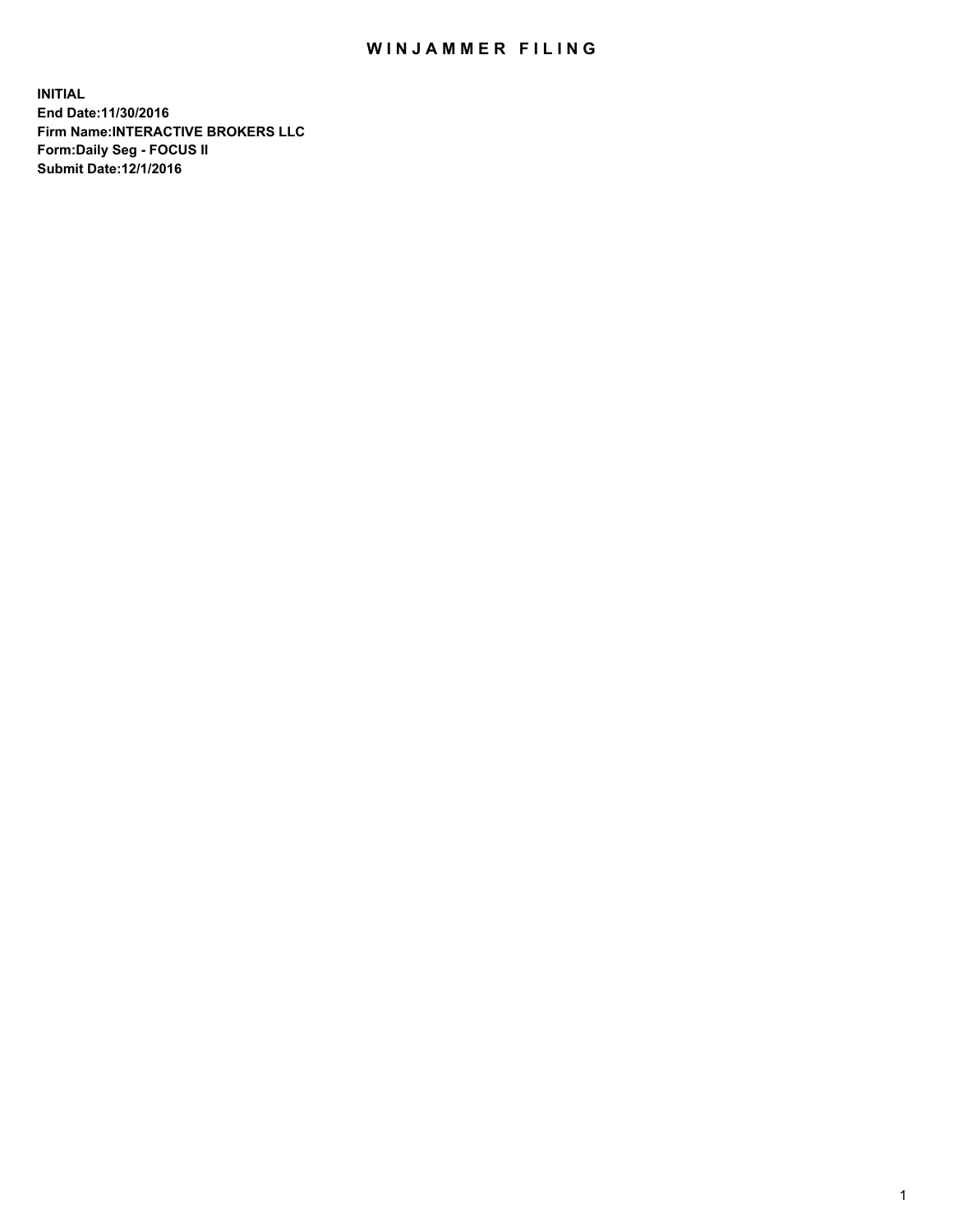## **INITIAL End Date:11/30/2016 Firm Name:INTERACTIVE BROKERS LLC Form:Daily Seg - FOCUS II Submit Date:12/1/2016 Daily Segregation - Cover Page**

| Name of Company<br><b>Contact Name</b><br><b>Contact Phone Number</b><br><b>Contact Email Address</b>                                                                                                                                                                                                                          | <b>INTERACTIVE BROKERS LLC</b><br><b>James Menicucci</b><br>203-618-8085<br>jmenicucci@interactivebrokers.c<br>om |
|--------------------------------------------------------------------------------------------------------------------------------------------------------------------------------------------------------------------------------------------------------------------------------------------------------------------------------|-------------------------------------------------------------------------------------------------------------------|
| FCM's Customer Segregated Funds Residual Interest Target (choose one):<br>a. Minimum dollar amount: ; or<br>b. Minimum percentage of customer segregated funds required:%; or<br>c. Dollar amount range between: and; or<br>d. Percentage range of customer segregated funds required between:% and%.                          | $\overline{\mathbf{0}}$<br>0<br>155,000,000 245,000,000<br>0 <sub>0</sub>                                         |
| FCM's Customer Secured Amount Funds Residual Interest Target (choose one):<br>a. Minimum dollar amount: ; or<br>b. Minimum percentage of customer secured funds required:%; or<br>c. Dollar amount range between: and; or<br>d. Percentage range of customer secured funds required between: % and %.                          | $\overline{\mathbf{0}}$<br>0<br>80,000,000 120,000,000<br>00                                                      |
| FCM's Cleared Swaps Customer Collateral Residual Interest Target (choose one):<br>a. Minimum dollar amount: ; or<br>b. Minimum percentage of cleared swaps customer collateral required:% ; or<br>c. Dollar amount range between: and; or<br>d. Percentage range of cleared swaps customer collateral required between:% and%. | $\overline{\mathbf{0}}$<br>$\overline{\mathbf{0}}$<br>0 <sub>0</sub><br><u>00</u>                                 |

Attach supporting documents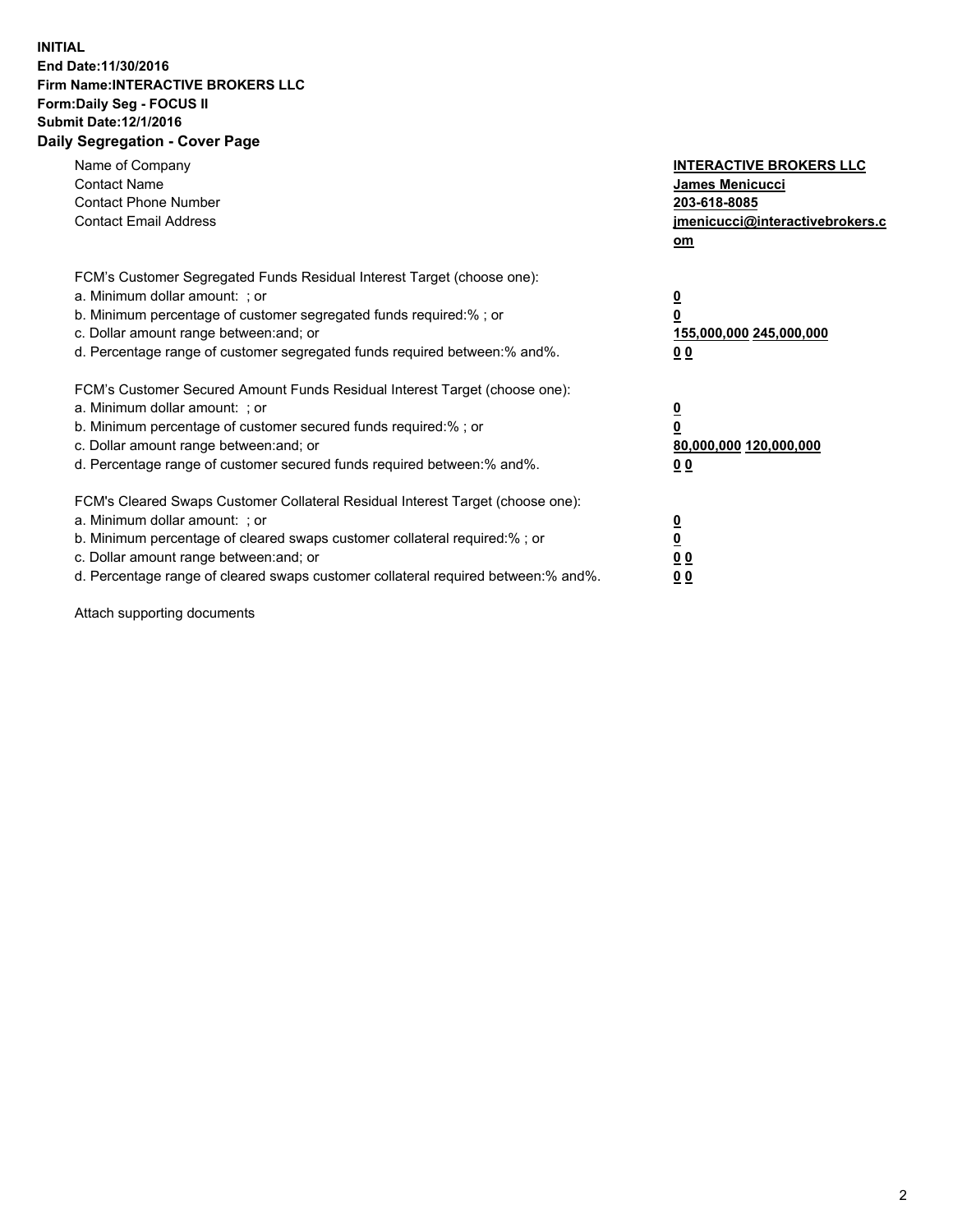## **INITIAL End Date:11/30/2016 Firm Name:INTERACTIVE BROKERS LLC Form:Daily Seg - FOCUS II Submit Date:12/1/2016 Daily Segregation - Secured Amounts**

|     | <u>, any overvealion ovoaroa / 11110ani</u>                                                 |                                  |
|-----|---------------------------------------------------------------------------------------------|----------------------------------|
|     | Foreign Futures and Foreign Options Secured Amounts                                         |                                  |
|     | Amount required to be set aside pursuant to law, rule or regulation of a foreign            | $0$ [7305]                       |
|     | government or a rule of a self-regulatory organization authorized thereunder                |                                  |
| 1.  | Net ledger balance - Foreign Futures and Foreign Option Trading - All Customers             |                                  |
|     | A. Cash                                                                                     | 334,451,981 [7315]               |
|     | B. Securities (at market)                                                                   | $0$ [7317]                       |
| 2.  | Net unrealized profit (loss) in open futures contracts traded on a foreign board of trade   | 8,094,582 [7325]                 |
| 3.  | Exchange traded options                                                                     |                                  |
|     | a. Market value of open option contracts purchased on a foreign board of trade              | 166,688 [7335]                   |
|     | b. Market value of open contracts granted (sold) on a foreign board of trade                | <u>-95,373</u> [7337]            |
| 4.  | Net equity (deficit) (add lines 1. 2. and 3.)                                               | 342,617,878 [7345]               |
| 5.  | Account liquidating to a deficit and account with a debit balances - gross amount           | 51,367 [7351]                    |
|     | Less: amount offset by customer owned securities                                            | 0 [7352] 51,367 [7354]           |
| 6.  | Amount required to be set aside as the secured amount - Net Liquidating Equity              | 342,669,245 [7355]               |
|     | Method (add lines 4 and 5)                                                                  |                                  |
| 7.  | Greater of amount required to be set aside pursuant to foreign jurisdiction (above) or line |                                  |
|     | 6.                                                                                          | 342,669,245 [7360]               |
|     |                                                                                             |                                  |
|     | FUNDS DEPOSITED IN SEPARATE REGULATION 30.7 ACCOUNTS                                        |                                  |
| 1.  | Cash in banks                                                                               |                                  |
|     | A. Banks located in the United States                                                       | 6,007,812 [7500]                 |
|     | B. Other banks qualified under Regulation 30.7                                              | 0 [7520] 6,007,812 [7530]        |
| 2.  | Securities                                                                                  |                                  |
|     | A. In safekeeping with banks located in the United States                                   | 394,439,555 [7540]               |
|     | B. In safekeeping with other banks qualified under Regulation 30.7                          | 0 [7560] 394,439,555 [7570]      |
| 3.  | Equities with registered futures commission merchants                                       |                                  |
|     | A. Cash                                                                                     | $0$ [7580]                       |
|     | <b>B.</b> Securities                                                                        | $0$ [7590]                       |
|     | C. Unrealized gain (loss) on open futures contracts                                         | $0$ [7600]                       |
|     | D. Value of long option contracts                                                           | $0$ [7610]                       |
|     | E. Value of short option contracts                                                          | 0 [7615] 0 [7620]                |
| 4.  | Amounts held by clearing organizations of foreign boards of trade                           |                                  |
|     | A. Cash                                                                                     | $0$ [7640]                       |
|     | <b>B.</b> Securities                                                                        | $0$ [7650]                       |
|     | C. Amount due to (from) clearing organization - daily variation                             | $0$ [7660]                       |
|     | D. Value of long option contracts                                                           | $0$ [7670]                       |
|     | E. Value of short option contracts                                                          | 0 [7675] 0 [7680]                |
| 5.  | Amounts held by members of foreign boards of trade                                          |                                  |
|     | A. Cash                                                                                     | 61,680,371 [7700]                |
|     | <b>B.</b> Securities                                                                        | $0$ [7710]                       |
|     | C. Unrealized gain (loss) on open futures contracts                                         | 7,213,134 [7720]                 |
|     | D. Value of long option contracts                                                           | 166,688 [7730]                   |
|     | E. Value of short option contracts                                                          | -95,373 [7735] 68,964,820 [7740] |
| 6.  | Amounts with other depositories designated by a foreign board of trade                      | $0$ [7760]                       |
| 7.  | Segregated funds on hand                                                                    | $0$ [7765]                       |
| 8.  | Total funds in separate section 30.7 accounts                                               | 469,412,187 [7770]               |
| 9.  | Excess (deficiency) Set Aside for Secured Amount (subtract line 7 Secured Statement         | 126,742,942 [7380]               |
|     | Page 1 from Line 8)                                                                         |                                  |
| 10. | Management Target Amount for Excess funds in separate section 30.7 accounts                 | 80,000,000 [7780]                |
| 11. | Excess (deficiency) funds in separate 30.7 accounts over (under) Management Target          | 46,742,942 [7785]                |
|     |                                                                                             |                                  |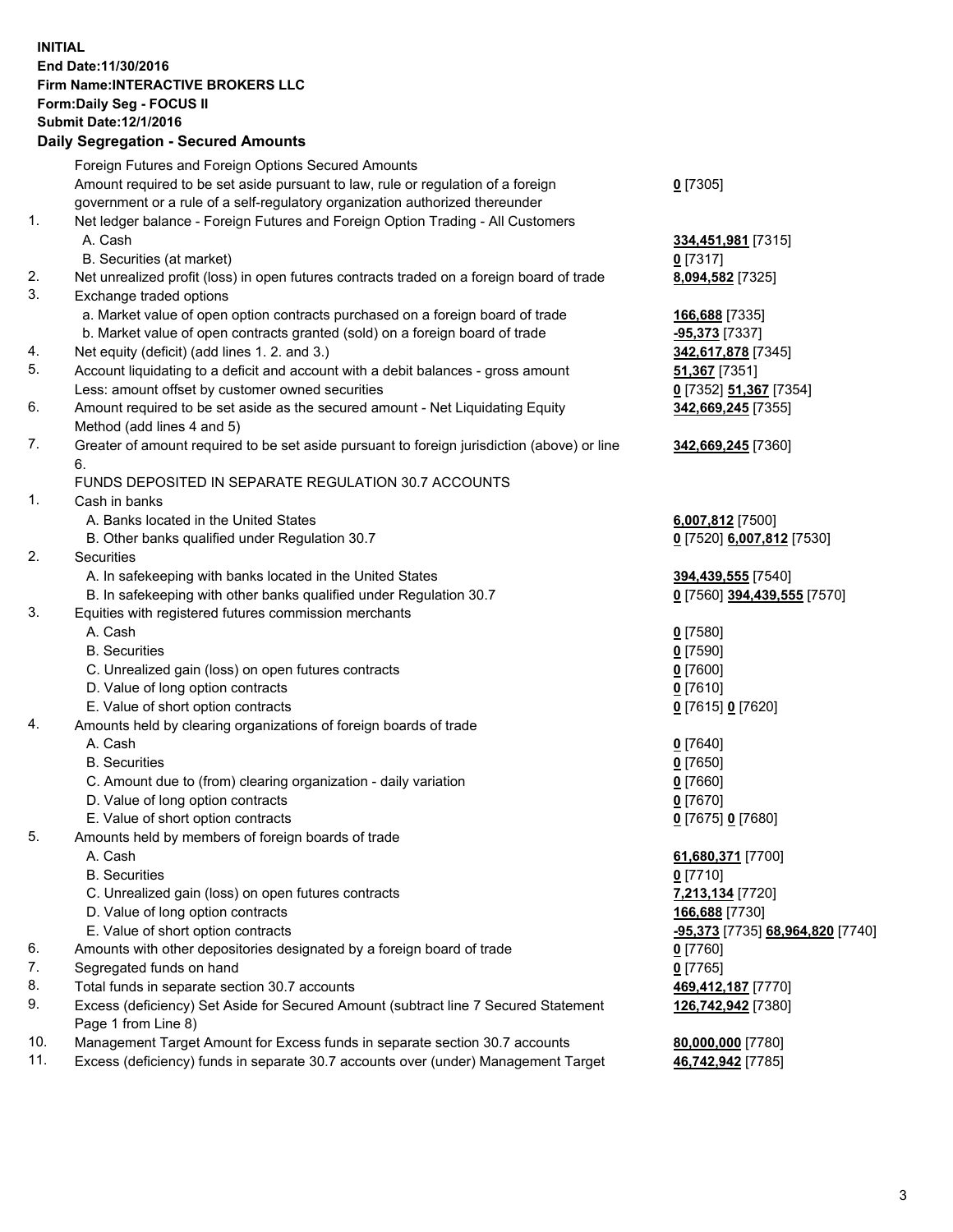**INITIAL End Date:11/30/2016 Firm Name:INTERACTIVE BROKERS LLC Form:Daily Seg - FOCUS II Submit Date:12/1/2016 Daily Segregation - Segregation Statement** SEGREGATION REQUIREMENTS(Section 4d(2) of the CEAct) 1. Net ledger balance A. Cash **3,264,941,452** [7010] B. Securities (at market) **0** [7020] 2. Net unrealized profit (loss) in open futures contracts traded on a contract market **-889,279** [7030] 3. Exchange traded options A. Add market value of open option contracts purchased on a contract market **133,443,087** [7032] B. Deduct market value of open option contracts granted (sold) on a contract market **-233,651,679** [7033] 4. Net equity (deficit) (add lines 1, 2 and 3) **3,163,843,581** [7040] 5. Accounts liquidating to a deficit and accounts with debit balances - gross amount **187,274** [7045] Less: amount offset by customer securities **0** [7047] **187,274** [7050] 6. Amount required to be segregated (add lines 4 and 5) **3,164,030,855** [7060] FUNDS IN SEGREGATED ACCOUNTS 7. Deposited in segregated funds bank accounts A. Cash **96,550,421** [7070] B. Securities representing investments of customers' funds (at market) **2,023,219,695** [7080] C. Securities held for particular customers or option customers in lieu of cash (at market) **0** [7090] 8. Margins on deposit with derivatives clearing organizations of contract markets A. Cash **18,321,234** [7100] B. Securities representing investments of customers' funds (at market) **1,307,240,364** [7110] C. Securities held for particular customers or option customers in lieu of cash (at market) **0** [7120] 9. Net settlement from (to) derivatives clearing organizations of contract markets **34,486,425** [7130] 10. Exchange traded options A. Value of open long option contracts **133,432,276** [7132] B. Value of open short option contracts **-233,633,131** [7133] 11. Net equities with other FCMs A. Net liquidating equity **0** [7140] B. Securities representing investments of customers' funds (at market) **0** [7160] C. Securities held for particular customers or option customers in lieu of cash (at market) **0** [7170] 12. Segregated funds on hand **0** [7150] 13. Total amount in segregation (add lines 7 through 12) **3,379,617,284** [7180] 14. Excess (deficiency) funds in segregation (subtract line 6 from line 13) **215,586,429** [7190] 15. Management Target Amount for Excess funds in segregation **155,000,000** [7194] **60,586,429** [7198]

16. Excess (deficiency) funds in segregation over (under) Management Target Amount Excess